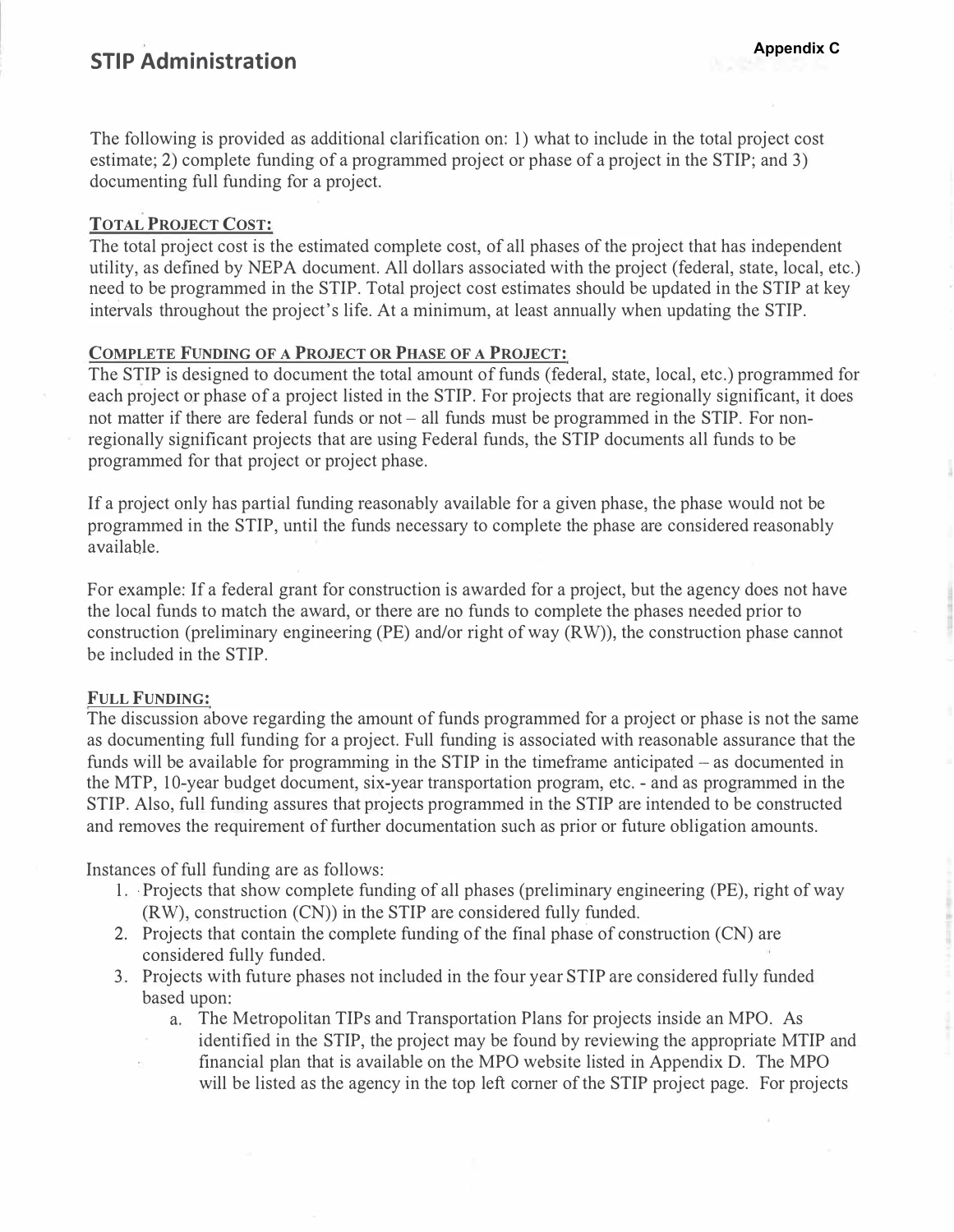whose completion date is outside the MTIP window, the projects are found to be consistent with the MTP.

b. The 10 year programming budget document for WSDOT projects outside of MPOs that is fiscally constrained to investment levels tied to the Transportation Revenue Forecast. The project may be found by reviewing the appropriate WSDOT programming budget document and financial information through:

- **1.** [http://www.wsdot.wa.gov/projects/search/](http://www.wsdot.wa.gov/projects/search) for current delivery information ( current legislative budget and current approved cost), by entering the project PIN; or
- **11.** the legislative project list at <http://www>.transinfo.state.wa.us/CurrentProjectLists/CurrProjLists.aspx; or
- **111.** [http://leap.leg.wa.gov/leap/Budget/Detail/2012/ctLEAPDoc2012-1-0308.pdf.](http://leap.leg.wa.gov/leap/Budget/Detail/2012/ctLEAPDoc2012-1-0308.pdf) The WSDOT region will be listed as the agency in the top left comer of the STIP project page. Each WSDOT project is given an individual PIN that is referenced in these documents.
- c. The annual update of the respective city or county fiscally co\_nstrained, six year transportation program, for projects outside of MPOs. The project may be found on the respective agency's web site or by contacting the local agency directly. The specific local agency will be identified as the agency in the top left comer of the STIP project page. Each project is given an individual project identifier (STIP ID) and/or project title that can be used to cross-reference. For projects outside the STIP window, the projects are found to be consistent with the agency's capital program.
- 4. Discretionary Projects (Administration discretionary selections, congressional and legislative earmarks) not in the STIP prior to funding may be added by amendment to Metropolitan TIPs and the STIP as appropriate.

All projects utilizing federal funds are required to be delivered as outlined in Title 23 of the United States Code (USC).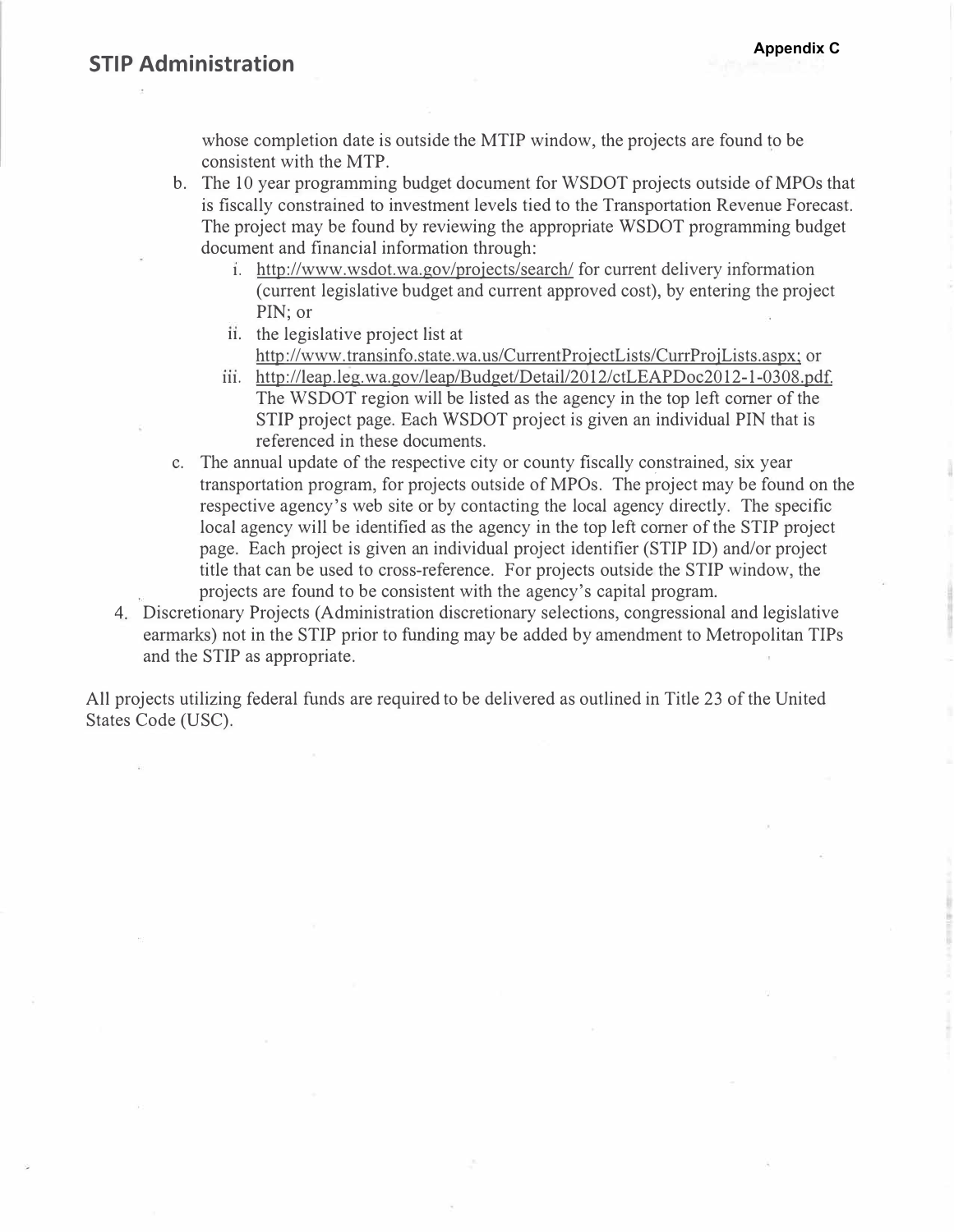## **STIP Administration**

#### **ADDITIONAL EXAMPLES:**

Example 1: Does the STIP need to document the total amount of funds programmed for the phase?

PE phase  $= $5M$  (Fed  $+$  Local match)

Answer: Yes – the STIP is designed to document the total amount of funds (Federal and/or Local) programmed for each project/phase of a project listed in the STIP.

 $STIP (2013) - PE = $1M (Fed) + $4M (local) = $5M$  programmed in the STIP

Example 2: In cases where a project phase is going to be programmed over several STIP years, the STIP would reflect how the funds are programmed.

 $STIP (2013) = $1M (Fed + Local match)$  $STIP (2014) = $2M (local)$  $STIP (2015) = $1M (local)$  $STIP (2016) = $1M (local)$ · Total Programmed in the STIP = \$5M

Example 3: For a case where a project phase is going to be programmed over several years and starts in the last year of the STIP.

STIP  $(2016) = $1M$  (Fed + Local match)

The rest of the phase is assumed to be fully funded based on the fiscal constraint demonstration from the MTP.

 $\cdot$ Total Programmed in the STIP =  $$1M$ 

However, if the project were to move forward to 2013 so it could be authorized, the rest of the funding associated with the project would also need to move forward into the STIP and would reflect something like Example 1 or 2 above.